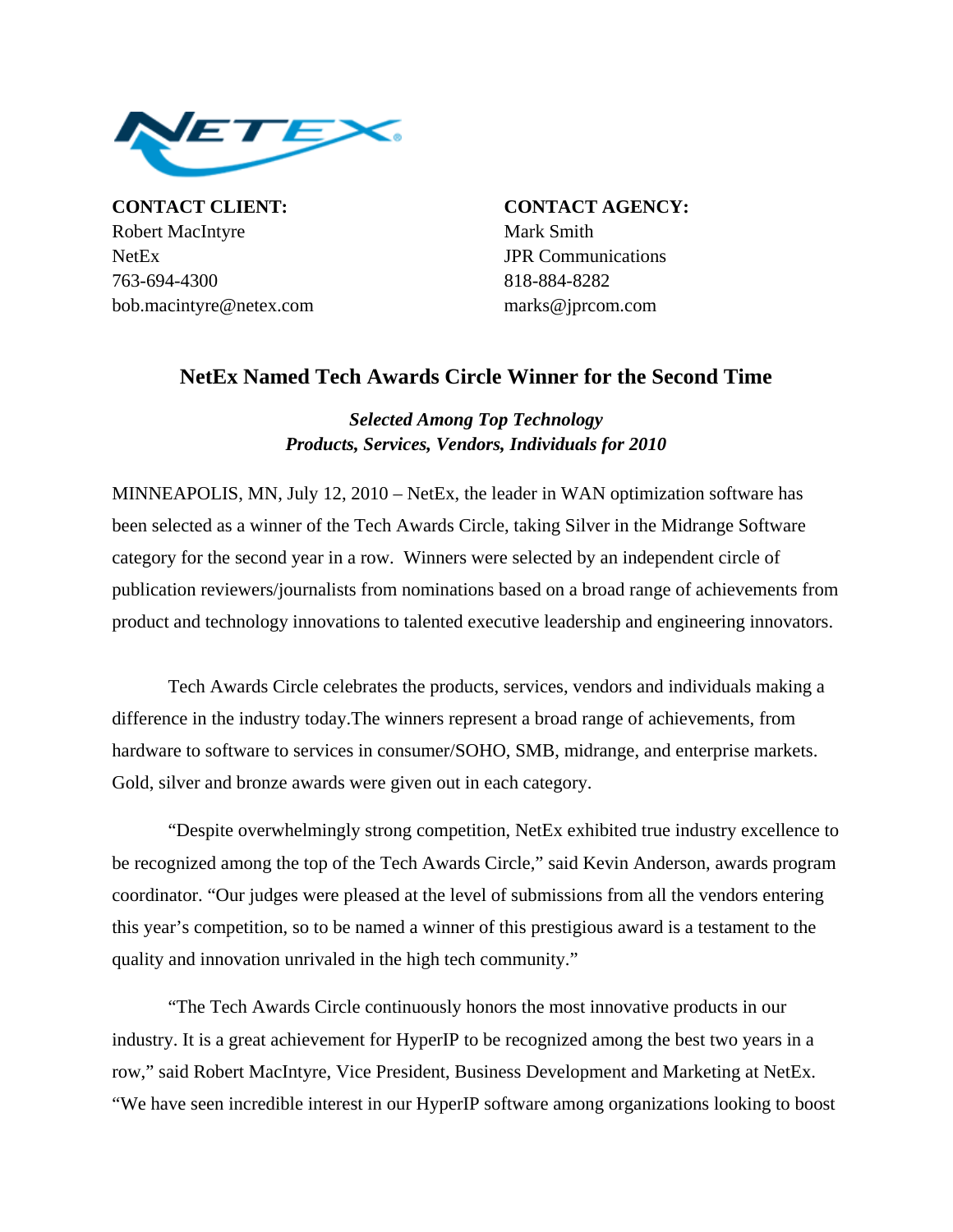the performance of storage replication and migration applications within their VMware ESX Server environments. HyperIP significantly cuts the costs and complexity of their existing backup, recovery and data replication environments while providing up to 10X throughput improvement for mission critical applications."

The winning product, HyperIP, is a software-only, virtualization-ready WAN optimization solution, ideal for moving large data sets across WANs securely, swiftly and seamlessly. Patentpending technology accelerates and optimizes industry-leading data replication and file transfer applications by aggregating multiple data replication applications over a shared connection while mitigating the inherent network latency and network disruption for long-distance remote TCP data transmissions. HyperIP supports long-distance data transfers at up to 800 Mb/s, the highest performance of any WAN optimization solution on the market, and 25 to more than 100 percent faster than competitive products. Transfer speed is optimized for the full range of data management applications, including backup & remote replication and business continuance/disaster recovery (BC/DR). NetEx offers HyperIP for cloud infrastructures as a software-only configuration, enabling customers to quickly deploy the acceleration software into their existing VMware virtual infrastructures.

More information about Tech Awards Circle, including the full list of winners, is available online at [http://www.techawardscircle.com](http://www.techawardscircle.com/) or by email at [info@techawardscircle.com.](mailto:info@techawardscircle.com)

## **About Tech Awards Circle**

In its second year, Tech Awards Circle was established to truly honor the 'best of the best' in technology. Tech Awards Circle is not affiliated with an analyst firm or a media company, both of which are directly supported by tech vendors through consulting relationships or advertising sales, so it is uniquely unbiased and immune to conflicts of interest. Entries are judged by an independent circle of journalists, including product reviewers, each with at least a decade of experience covering technology from consumer electronics to enterprise-class computing. For more information or to be added to the mailing list please visit www.techawardscircle.com.

## **About NetEx**

Formed in 1999 as a spin-off of Storage Technology Corporation (StorageTek®), privately-held NetEx is providing the world's fastest WAN optimization software in the industry, along with guaranteed data delivery, for over 20 years to more than 100 of the world's largest and most sophisticated organizations, including some of the most prestigious providers of financial,